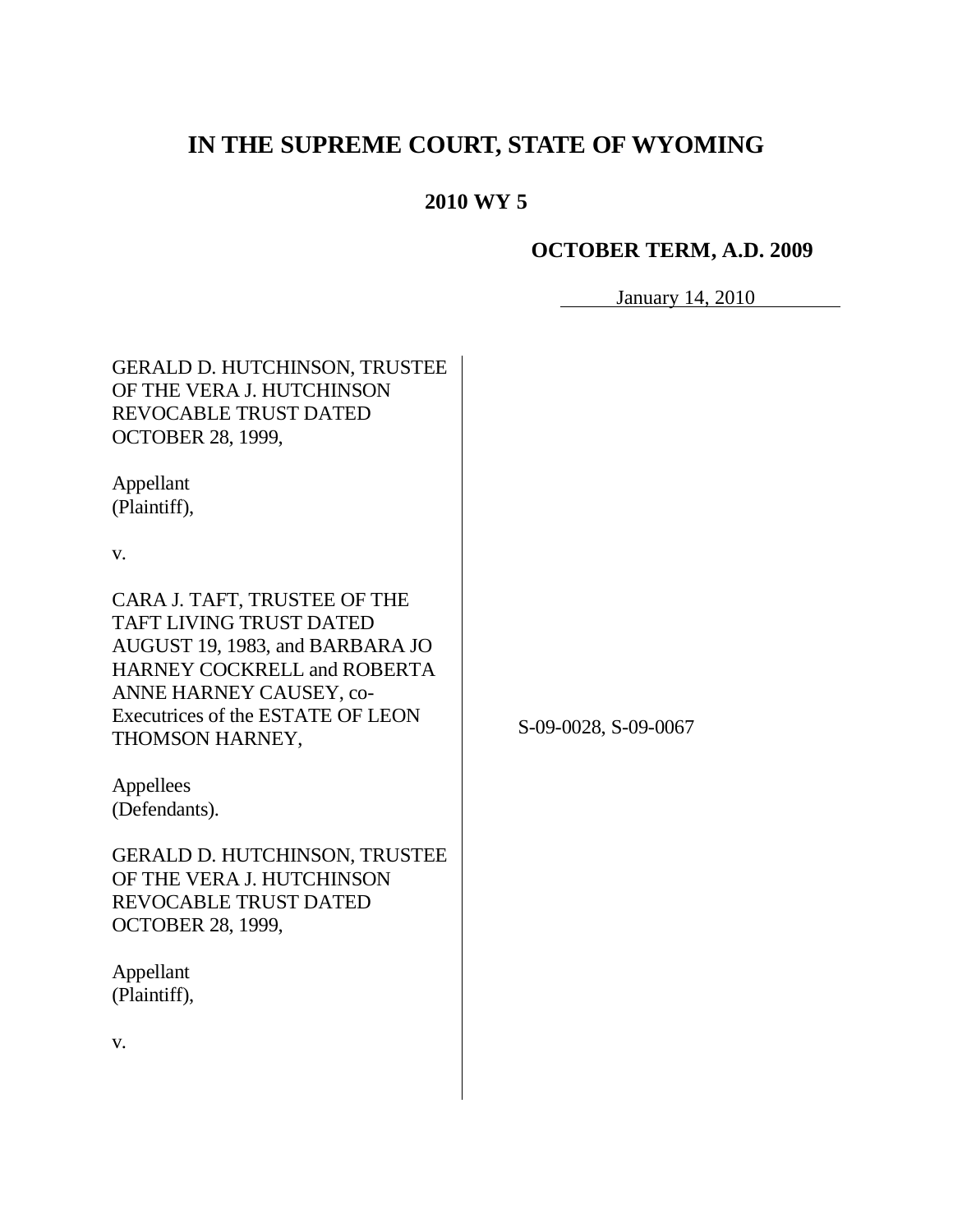CARA J. TAFT, TRUSTEE OF THE TAFT LIVING TRUST DATED AUGUST 19, 1983, and BARBARA JO HARNEY COCKRELL and ROBERTA ANNE HARNEY CAUSEY, co-Executrices of the ESTATE OF LEON THOMSON HARNEY,

Appellees (Defendants).

## *Appeal from the District Court of Laramie County* The Honorable Edward L. Grant, Judge

#### *Representing Appellant in Case No. S-09-0028:*

Matthew H. Romsa, John M. Kuker and James M. Peterson of Romsa & Kuker, LLC, Cheyenne, Wyoming. Argument by Mr. Romsa.

#### *Representing Appellees in Case No. S-09-0028:*

James R. Salisbury of Riske, Salisbury & Kelly, P.C., Cheyenne, Wyoming.

## **Before VOIGT, C.J., and GOLDEN, HILL, KITE, and BURKE, JJ.**

**NOTICE: This opinion is subject to formal revision before publication in Pacific Reporter Third. Readers are requested to notify the Clerk of the Supreme Court, Supreme Court Building, Cheyenne, Wyoming 82002, of typographical or other formal errors so correction may be made before final publication in the permanent volume.**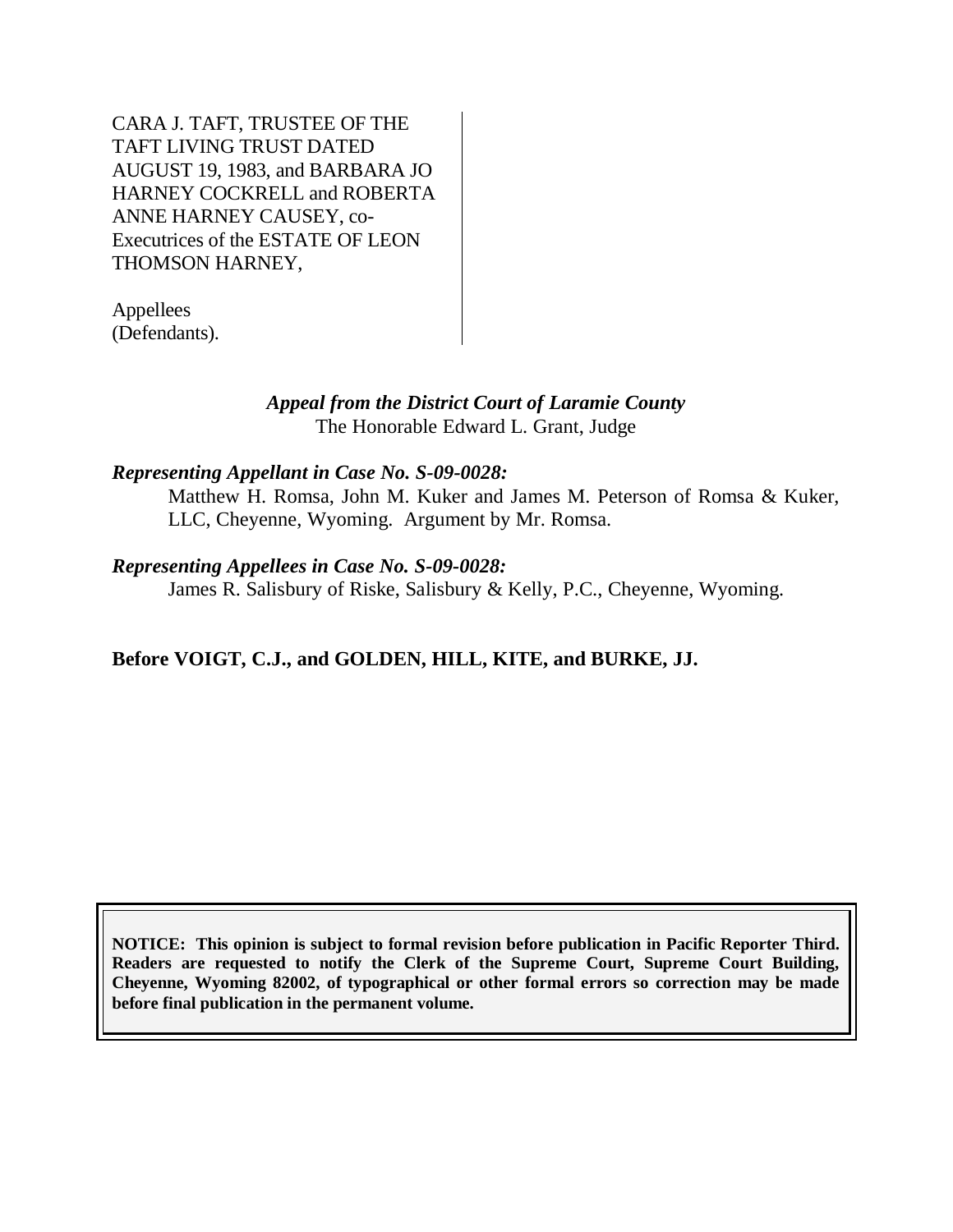#### **KITE, Justice.**

[¶1] Gerald D. Hutchinson's predecessors in interest (the Hutchinsons) leased property owned by Josephine Taft. After leasing the property for about ten years, the Hutchinsons ceased making the lease payments but continued to use the property. When a trustee of the Taft Living Trust and co-executrices of the estate of one of Josephine Taft's heirs (the Tafts) later listed the Taft property for sale, the Hutchinsons filed a claim to quiet title to the property in them on the theory of adverse possession.

[¶2] During a trial to the court, the Hutchinsons presented their witnesses and rested. The Tafts moved for judgment on partial findings. The district court granted the motion and entered a judgment and order for the Tafts. On appeal, the Hutchinsons claim the district court erred in granting the motion for judgment on partial findings, denying admission of an exhibit and denying their motions to amend the findings or for a new trial. We affirm.

#### **ISSUES**

[¶3] The Hutchinsons present the issues for this Court's review as follows:

I. Did the Trial Court [err] in granting Appellees' Rule 52 (c) motion?

II. Did the Trial Court [err] in denying admission of Appellant's Exhibit 9?

III. Did the Trial Court [err] in denying Appellant's motion to amend the findings and motion for a new trial?

Although stated differently, the Tafts present essentially the same issues.

#### **FACTS**

[¶4] Josephine Taft took title to the Taft property in 1931. Darrold and Vera Hutchinson purchased the Hutchinson property in 1961. The Hutchinson property surrounds the Taft property on the north, east and south sides. The same year the Hutchinsons purchased their property, they entered into a lease agreement with Josephine Taft in which they agreed to pay her \$50 per year in exchange for use of her property. From that time forward, the Hutchinsons used the Taft property primarily for grazing and some farming.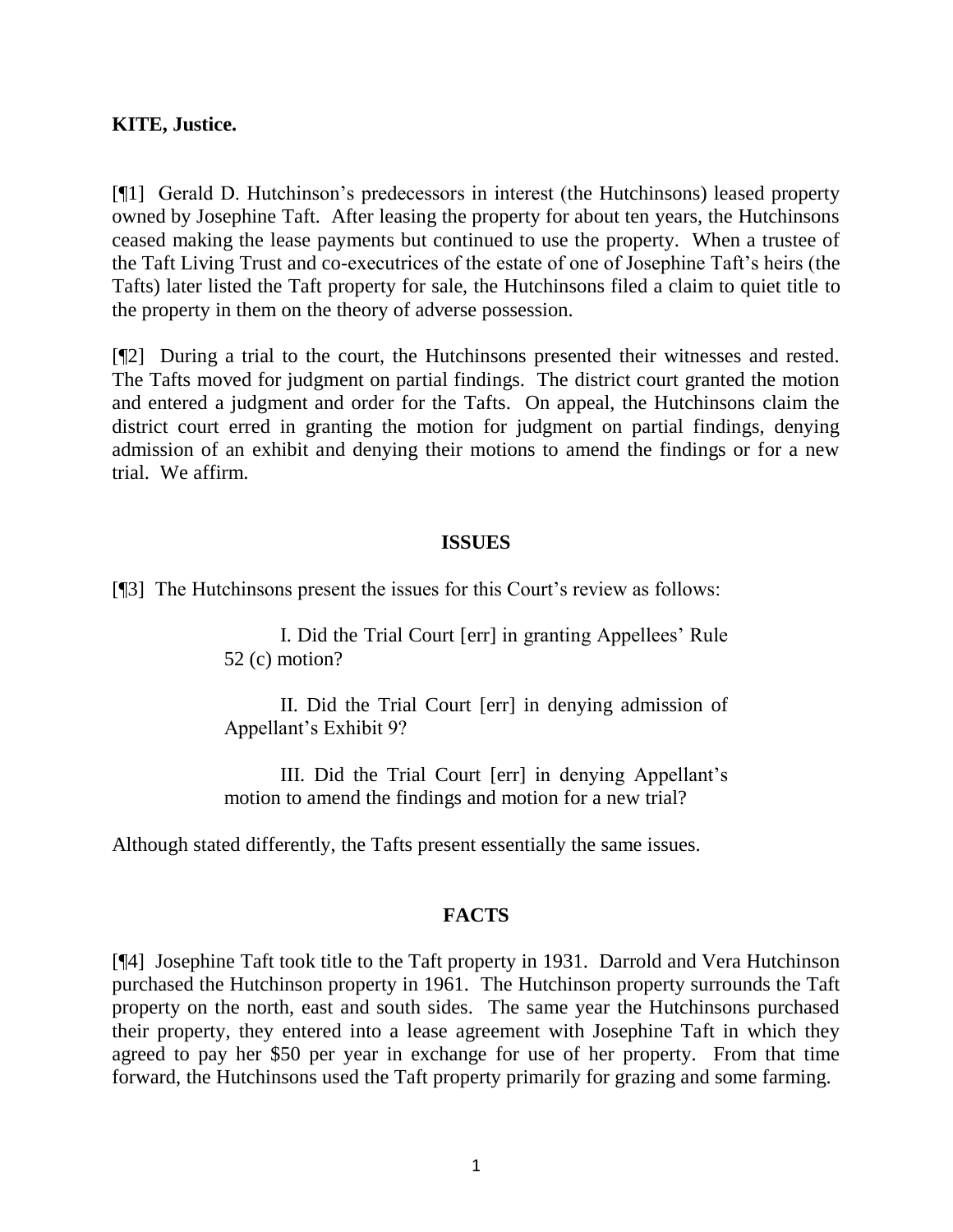[¶5] Josephine Taft died in 1967 and her two heirs inherited the property as tenants in common. The Hutchinsons continued to use the Taft property and paid the rent until the early 1970s. Between 1970 and 1975, they stopped paying the rent but continued to use the property.

[¶6] In 1992, Darrold Hutchinson conveyed his interest in the Hutchinson property to his wife, Vera, who later conveyed all of the property to Gerald Hutchinson, trustee of the Vera J. Hutchinson Revocable Trust. In 1996, Josephine Taft's heirs died, and their respective interests in the Taft property were distributed to their spouses, Cara J. Taft and Leon Thomson Harney. Through these deaths and conveyances, the Hutchinsons, and their third party lessees, continued to use the Taft property primarily for grazing and some farming.

[¶7] In July of 2003, the Tafts listed their property for sale. The Hutchinsons filed a complaint to quiet title to the property in them, claiming they had adversely possessed the property since the early 1970s when they stopped paying rent. The Tafts denied the claim. Both parties filed motions for summary judgment. The district court denied the respective motions and set the matter for a bench trial.

[¶8] On the day of trial, the parties presented opening statements and the Hutchinsons presented their witnesses and rested their case. The Tafts moved for judgment on partial findings pursuant to W.R.C.P. 52(c), which provides:

> (c) *Judgment on partial findings*. – If during a trial without a jury a party has been fully heard on an issue and the court finds against the party on that issue, the court may enter judgment as matter of law against that party with respect to a claim or defense that cannot under the controlling law be maintained or defeated without a favorable finding on that issue, or the court may decline to render any judgment until the close of all the evidence. That party against whom entry of such a judgment is considered shall be entitled to no special inference as a consequence of such consideration, and the court may weigh the evidence and resolve conflicts. Such a judgment shall be supported by findings as provided in subdivision (a) of this rule.

In support of the motion, the Tafts asserted the Hutchinsons had not shown that their possession of the Taft property was adverse. After hearing argument from both parties, the district court granted the motion.

[¶9] The district court subsequently entered a judgment and order containing findings of fact and conclusions of law in accordance with Rule 52(c). The Hutchinsons filed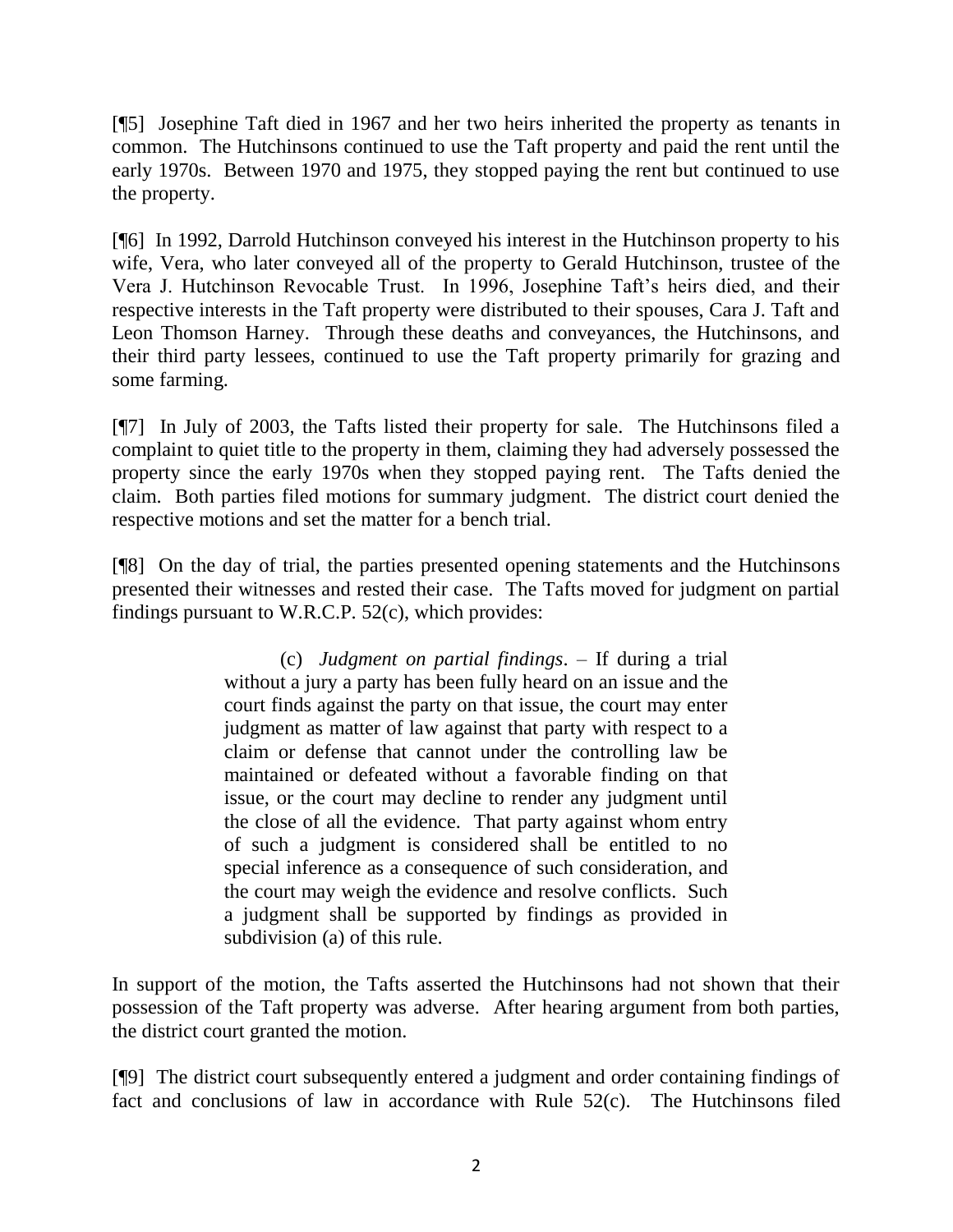motions for a new trial pursuant to W.R.C.P. 59 and for amendment to the district court's findings or additional findings. After a hearing, the district court denied the motions. The Hutchinsons timely appealed the district court order to this Court.

## **DISCUSSION**

## *1. Order Granting Motion on Partial Findings*

[¶10] The Hutchinsons contend they met their burden of showing adverse possession; therefore, the district court erred in granting the Rule 52(c) motion. Citing *Kimball v. Turner*, 993 P.2d 303 (Wyo. 1999) and *Davis v. Chadwick*, 2002 WY 157, 55 P.3d 1267 (Wyo. 2002), they assert that they were required to show, and did show, that from the early 1970s when they stopped paying rent to the present their possession of the Taft property was actual, open, notorious, exclusive, continuous, hostile and under claim of right or color of title. Furthermore, the Hutchinsons assert they proved that they enclosed the Taft property in a fence and that evidence alone was sufficient under Wyoming law to establish adverse possession.

[¶11] The Tafts respond that the district court correctly granted their motion because the Hutchinsons did not prove their use of the property was adverse, rather, the evidence showed that their use continued to be permissive even after they stopped paying rent. The Tafts point to evidence presented during the Hutchinsons' case showing they: used the Taft property as tenants pursuant to a lease allowing them to graze livestock and farm; never paid the taxes on the property; made no substantial improvements to the property; executed a disclaimer in 1964 acknowledging that they were tenants of Josephine Taft and claimed no other right to the property; had notice when the Tafts entered into oil and gas leases for the property in 1989 and did not assert that they owned the property; and had notice and did not assert ownership when in 2003 the Tafts negotiated and sold part of the property to the State of Wyoming for purposes of widening the county road and converting it to a state highway.

[ $[12]$ ] Like Rule 50(a)(1) allowing the entry of judgment as a matter of law at the close of a plaintiff's case in a jury trial, Rule 52(c) allows the district court to enter judgment during a bench trial after a party has presented all of his or her evidence and it is clear under controlling law the claim cannot be maintained. We review an order granting judgment as a matter of law under Rule 50(a)(1) *de novo*, giving no deference to the district court's decision. *Conner v. Bd. of Co. Comm'rs, Natrona Co*., 2002 WY 148, ¶ 8, 54 P.3d 1274, 1279 (Wyo. 2002). It is appropriate that we review a district court's Rule 52(c) order granting judgment on partial findings under the same standard. We view the plaintiff's evidence as true and afford it all favorable and reasonable inferences. *Mountain View/Evergreen Improv. and Serv. Dist. v. Casper Concrete Co*., 912 P.2d 529,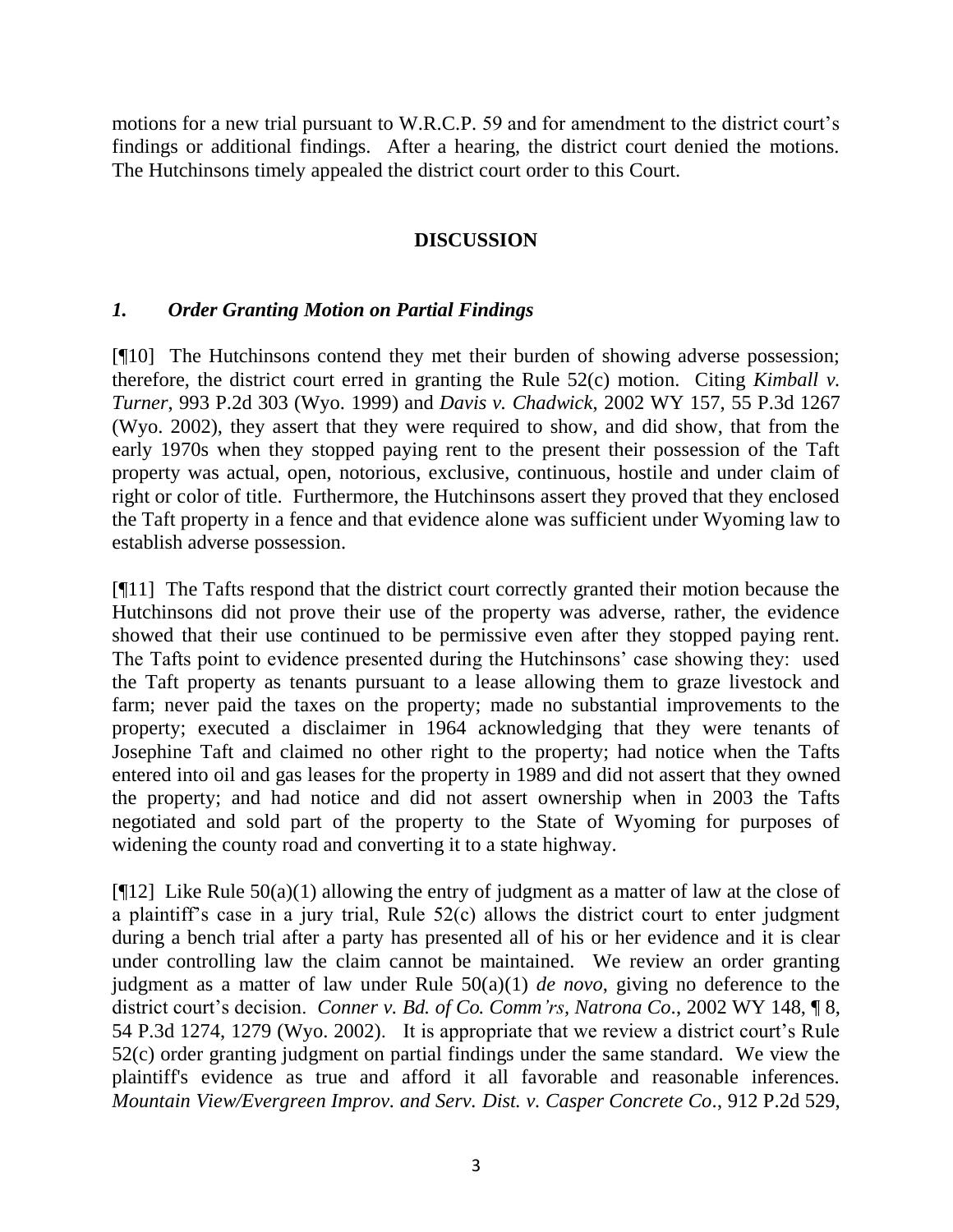531 (Wyo. 1996). When the plaintiff's proof has failed in some aspect, the motion is properly granted; when the plaintiff's proof is overwhelming or when the plaintiff has presented a *prima facie* case, the motion is properly denied. *True Oil Co. v. Sinclair Oil Corp*., 771 P.2d 781, 795 (Wyo. 1989), citing *Fuller v. Fuller*, 606 P.2d 306, 307-308, (Wyo. 1980).

[¶13] As the Hutchinsons state, to prove that they adversely possessed the Taft property, they were required to show actual, open, notorious, exclusive and continuous possession of the Taft property and that such possession was hostile, under claim of right or color of title and continued for the statutory ten year period. *Kimball*, 993 P.2d at 305. Absent a clear showing to the contrary, a person who has occupied the land for the statutory period, in a manner plainly indicating that he has acted as the owner thereof, is entitled to a presumption of adverse possession and the burden shifts to the opposing party to explain such possession. *Id*. If, however, a claimant's use of the property is shown to be permissive, he cannot acquire title by adverse possession. *Id*. at 306.

[¶14] The Hutchinsons concede that initially they used the property permissively as tenants pursuant to the lease granted by the Tafts and, in accordance with the lease, paid rent of \$50 per year from 1961 until the early 1970s. For that period of time, they do not contend their use of the property was adverse. They assert, however, that when they stopped paying rent sometime between 1970 and 1975 and continued to openly use the land for pasturing livestock and farming, their use was no longer permissive. They claim the action of ceasing to make rental payments was a declaration of hostility so manifest and notorious that actual notice of adverse use must be presumed. They further claim that the evidence that their property and the Taft property were enclosed together inside a fence, with no fence separating the two properties from each other, established adverse possession. For the latter proposition, they cite *Davis*, ¶ 9, 55 P.3d at 1270, in which we reaffirmed the principle that, "In some circumstances, enclosing land in a fence is sufficient to 'raise the flag' of an adverse claimant." *Id.*, citing *Meyer v. Ellis*, 411 P.2d 338, 343 (Wyo. 1966).

[¶15] At trial, the evidence was undisputed that the Hutchinsons stopped paying rent in the early 1970s and continued to use the Taft property. From 1961 until the Hutchinsons began leasing their property to third parties in 1997, they used the majority of their property and the Taft parcel for pasturing cattle and a smaller part, including 150 feet of the Taft parcel, for wheat farming. They used the property for these same purposes before and after they stopped paying rent. Since 1997, when the Hutchinsons leased their property to third parties, the Taft parcel has been used along with the Hutchinson property primarily for pasture. Thus, the use of the property has not changed materially since the Hutchinsons began renting it in 1961.

[¶16] The evidence was also undisputed that the Hutchinson and Taft properties were enclosed by a perimeter fence when the Hutchinsons purchased the property in 1961.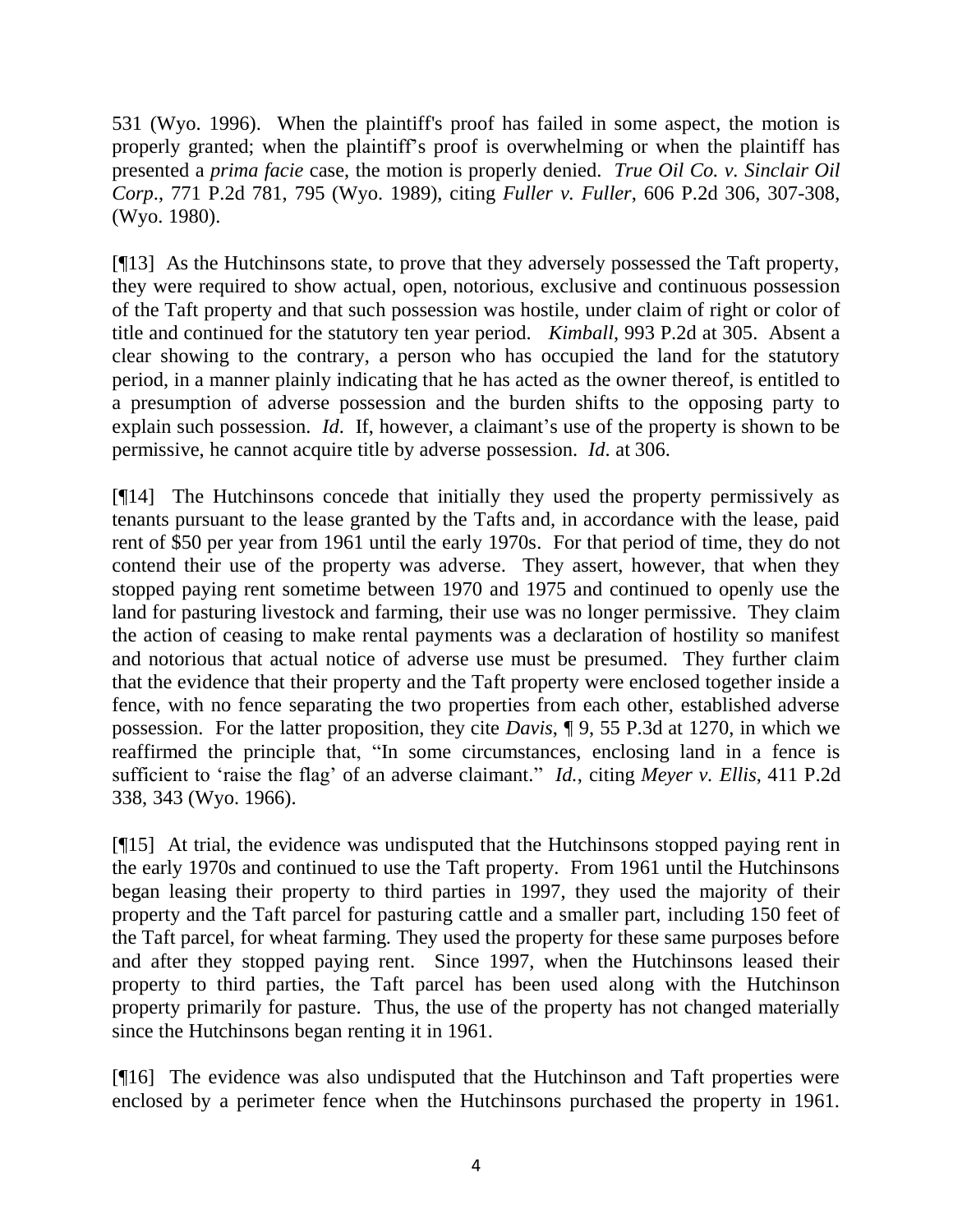Although they maintained the fence enclosing the properties, the fence was built before they purchased their property; therefore, their claim that they enclosed the property inside a fence was not supported by the evidence. The evidence also showed that the Hutchinsons re-drilled a well that was located on the Taft parcel; however, the well was drilled by someone else prior to the time they purchased their property and began leasing the Taft parcel. Other than maintaining the fence and re-drilling the well, no evidence was presented that the Hutchinsons made substantial improvements on the Taft parcel.

[¶17] In 1964, when the U.S. Army Corps of Engineers sought permission to construct a cable line across the Taft parcel, Josephine Taft gave them permission and signed the easement deed. As part of the transaction, the Hutchinsons signed a disclaimer stating that they occupied the parcel as tenants of Josephine Taft and claimed no right, title, lien or interest in the premises by reason of the tenancy. Additionally, Josephine Taft, as owner, and the Hutchinsons, as tenants, signed an agreement in which they agreed to accept payment of \$15 to them jointly for damage to the Hutchinsons' crops resulting from the easement.

[¶18] The evidence presented at trial showed the Tafts, not the Hutchinsons, paid the property taxes on the Taft parcel. The evidence also showed that when the Tafts entered into oil and gas leases on their parcel in 1989, the division orders and other documentation relating to those leases were signed by, and the royalties were paid to, the Tafts as owners. Likewise, when the State sought to purchase a strip of the Hutchinson and Taft properties in order to widen the county road and convert it to a state highway, the State transacted with and paid the Hutchinsons for their property and separately transacted with and paid the Tafts for their strip of property. Although the Hutchinsons had notice of the Tafts' transactions with the State and the oil companies, they did not challenge the Tafts' title to the property or assert that they owned the property.

[¶19] A permissive user may change his possession into adverse title with a clear, positive, and continuous disclaimer and disavowal of the title of the true owner brought home to the latter's knowledge. *Kimball*, 993 P.2d at 306. "[T]here must be either actual notice of the hostile claim or acts or declarations of hostility so manifest and notorious that actual notice will be presumed in order to change a permissive or otherwise nonhostile possession into one that is hostile." *Id*. We have applied these principles in a number of cases to reach varying results. *See Kimball,* upholding rulings that one claimant did not establish hostile use by showing use of property for pasture that was enclosed inside a fence off the property line but another claimant established hostile use by showing she built a home on one acre of property inside the fence and erected a fence to keep cattle from grazing around the home; *Davis*, ¶ 12, 55 P.3d at 1271, upholding a finding of hostile use where the claimant had used the property for grazing purposes continuously for thirty years and the property was enclosed with his property inside a boundary fence separating it from the record title owner's property; *Addison v. Dallarosa-Handrich*, 2007 WY 110, ¶ 7, 161 P.3d 1089, 1090-91 (Wyo. 2007),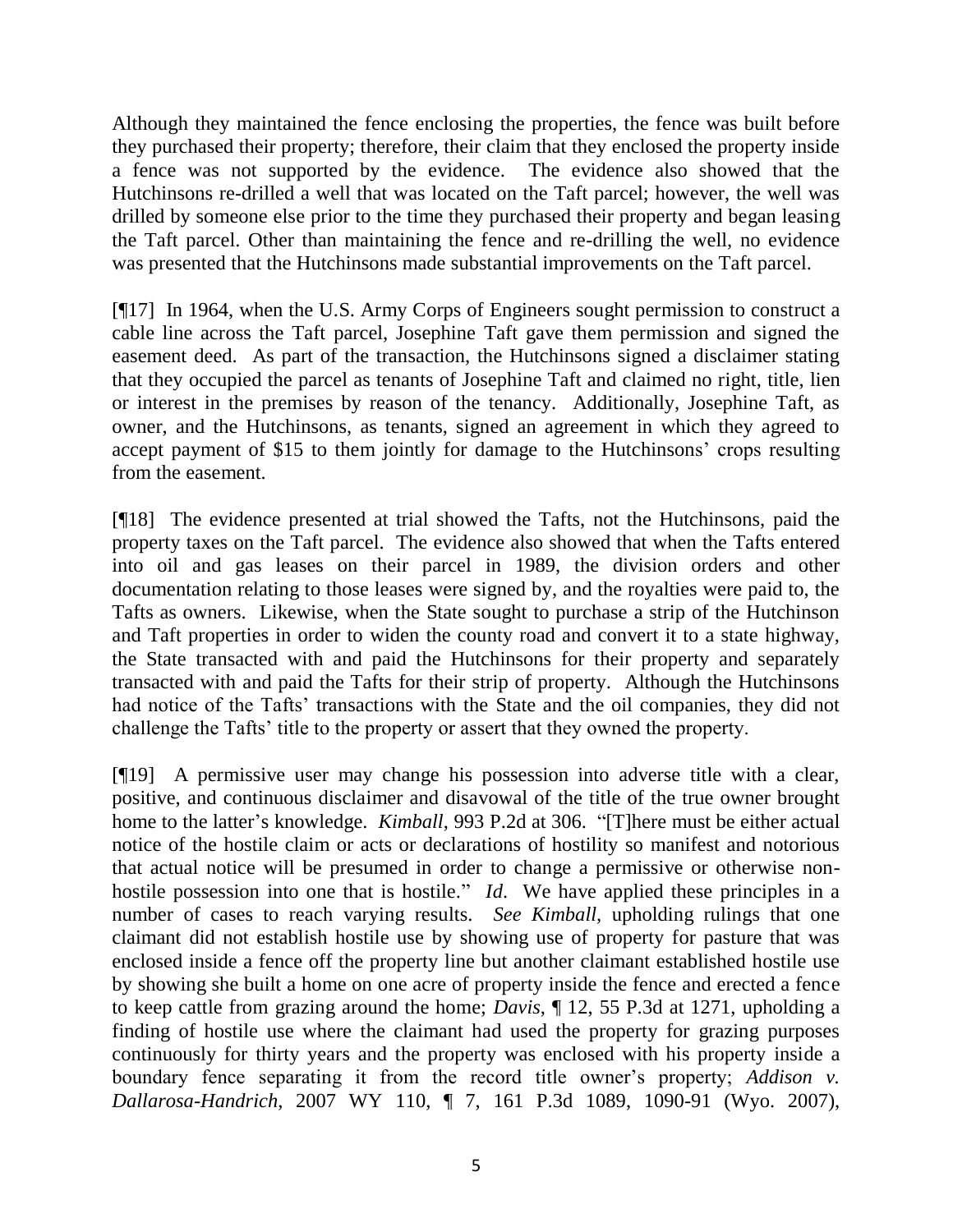upholding a finding of no hostile use where property was enclosed inside fence of convenience and claimant used it to grow trees; *Cook v. Eddy*, 2008 WY 111, ¶ 8, 193 P.3d 705, 708-09 (Wyo. 2008) upholding a finding of hostile use where the property was enclosed with the claimant's property inside a boundary fence and the claimant put up "No Trespassing" signs. None of these cases involved the situation we are presented with here, where the initial use was permissive pursuant to a rental agreement and the claimant asserts it became hostile upon cessation of the rental payments. Absent Wyoming case law, we look to other jurisdictions for guidance.

[¶20] In *Glover v. Glover*, 92 P.3d 387 (Alaska 2004), the court addressed a similar issue. Billy Glover's predecessor in interest owned Lot 9 and allowed Dan Snyder to build a house on it and live there. After the lot was conveyed to Mr. Glover, he sold it in 1965 to a third party who later conveyed it back to Mr. Glover. When Mr. Glover's successor in interest tried to sell the lot, Mr. Snyder's successor in interest, who had continued to live in the house, claimed ownership on the basis of adverse possession. The district court determined that Mr. Snyder's use of the lot was permissive until Mr. Glover sold it in 1965 and at that point it became adverse.

[¶21] The Alaska Supreme Court disagreed, holding there was insufficient evidence of adverse use to support the district court's determination. The Court stated:

> [W]hen possession begins with the true owner's permission, it cannot become hostile unless the presumption of permission ―is rebutted ‗by proof of a distinct and positive assertion of a right hostile to the owner of the property."

*Id.* at 392. Addressing the issue of cessation of rental payments, the Court stated:

[T]he fact that no rent was paid after [a specified date], cannot defeat the permissive nature of the [tenant's] possession. Nonpayment of rent does not establish hostility. The passive failure to make payments is not a "distinct and positive assertion" of ownership. If nonpayment terminated the lease, it only turned [the tenant's] interest in the land into a tenancy at sufferance. "An estate at sufferance is an interest in land which exists when a person who had possessory interest in land by virtue of an effective conveyance, wrongfully continues in the possession of the land after the termination of such interest, but without asserting a claim to superior title." A tenancy at sufferance is a permissive interest and cannot be the basis for adverse possession. Furthermore, we decline to establish a rule that gives tenants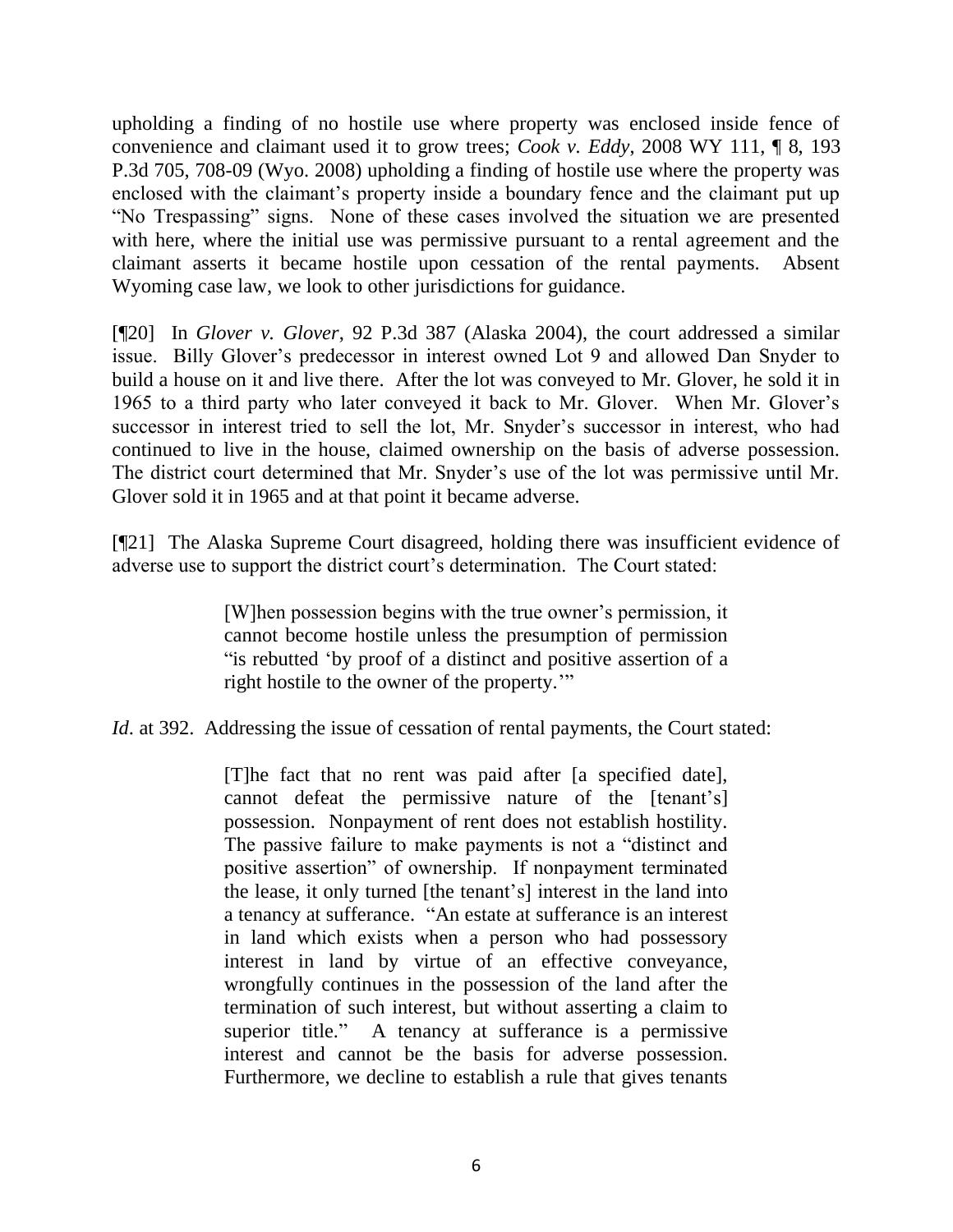an incentive to stop paying rent in the hope of establishing an adverse possession claim.

## *Id*. at 393.

[¶22] The Alaska court concluded that to become an adverse possessor, a tenant must openly and explicitly disclaim and disavow any and all holding under his former landlord and unreservedly and steadily assert that he himself is the owner of the true title.

> [W]hen a claimant started out occupying land permissively, it is essential that his new, hostile interest in the property be made clear to the true owner. . . . [I]f a tenant merely acts as he always did, the owner will not be on notice of his new, hostile claim.

> An adverse claimant who entered land as a tenant must usually show some distinct act, like an open announcement of his claim or a change in his use of the land, sufficient to serve as a distinct and positive assertion of his claim to own[ership of] the property.

## *Id*. at 394.

 $\overline{a}$ 

[¶23] The Alaska court's reasoning is consistent with our jurisprudence requiring that one claiming his use of another's property is no longer permissive and has become hostile must establish that he clearly, positively, and continuously disavowed the true owner's title with the latter's knowledge. Under this standard, it would not be enough for a tenant to show merely that he stopped paying rent. Rather, he must establish that he took affirmative steps, such as an open announcement or a change in use, to repudiate the true owner's title and claim the land as his own. The Hutchinsons took no such affirmative steps. Their use of the Taft parcel remained essentially the same the entire time and they did not disavow the Tafts' ownership when to do so would have been consistent with their present claim. In particular, their adverse possession claim is undermined by the fact that they signed documentation in 1964 acknowledging the Tafts' ownership of the property and did nothing to repudiate the Tafts' title when the Tafts entered into oil and gas leases on their parcel in 1989 for which they received royalty payments and sold part of their parcel to WYDOT in  $2003$ <sup>1</sup>

 $1$  At one point in their brief, the Hutchinsons assert that they were prevented from notifying the true property owner of their adverse possession claim because the Tafts' ownership was not recorded in Laramie County until very recently. The Hutchinsons state that from 1930 until 2005 the record owner of the Taft property was D.J. Miller. Although a receipt endorsed by a Kansas probate judge purported to convey the property from Mr. Miller to Josephine Taft in 1931, her ownership of the property was never recorded in Laramie County. Apparently, the Tafts' ownership of the property was not recorded in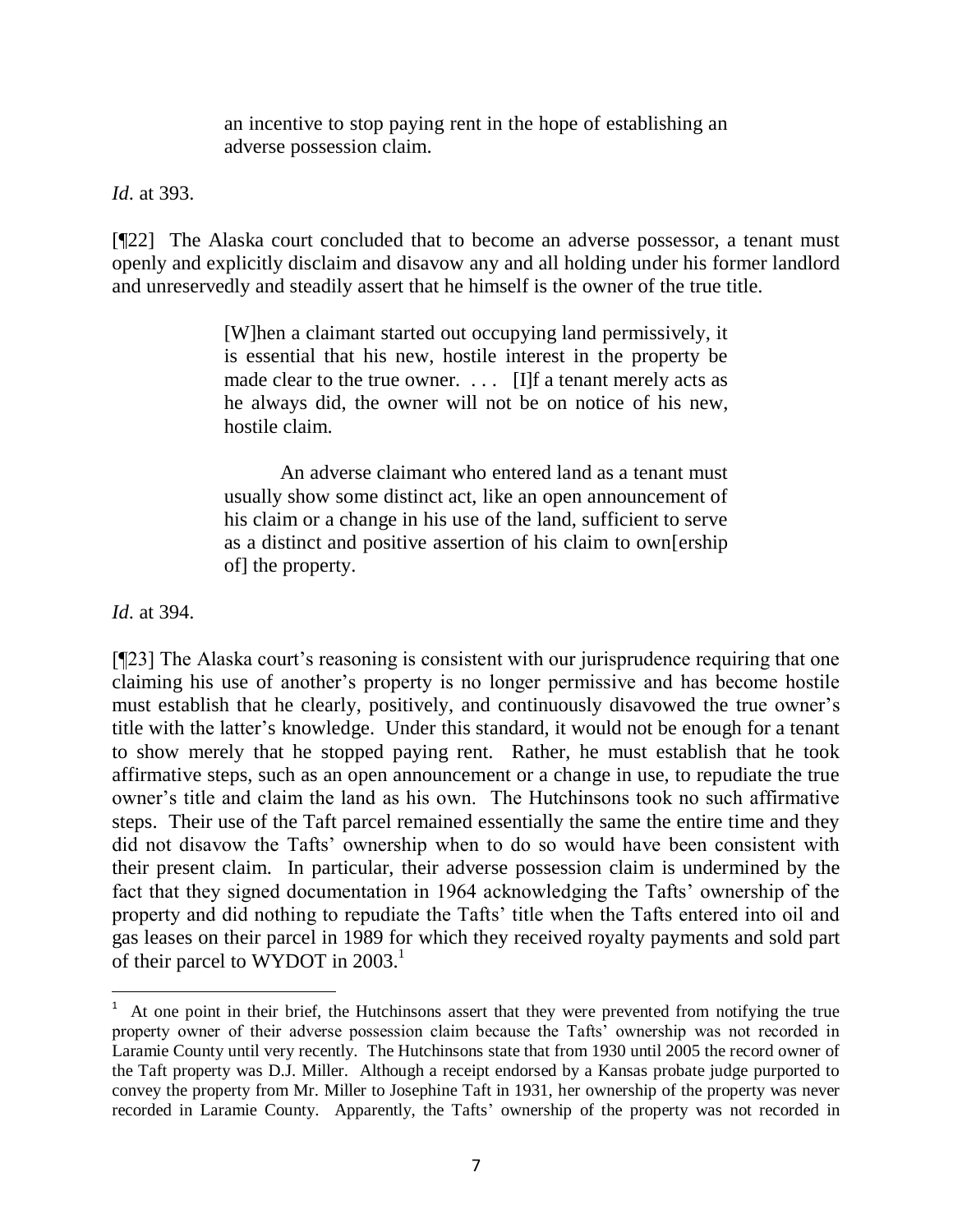[¶24] In concluding that the evidence did not establish adverse possession, we note that some jurisdictions have adopted a less stringent approach than the Alaska court. In *Tex-Wis Co. v. Johnson*, 534 S.W.2d 895, 899 (Tex. 1976), for example, the Court held that adverse possession is established by evidence showing a tenant's long continued possession of the land and the true owner's non-assertion of ownership. Even under that standard, however, the Hutchinsons' claim would fail. The Texas court defined "nonassertion of ownership" as the absence of any overt act of ownership on the part of the true owner that is inconsistent with adverse possessor's claim. The Tafts' actions in entering into oil and gas leases on the property and selling a portion of the property to the State constituted overt acts of ownership inconsistent with the Hutchinsons' adverse possession claim. Viewing the evidence the Hutchinsons presented as true, we find no error in the district court's ruling granting judgment for the Tafts.

## *2. Exhibit 9*

 $\overline{a}$ 

[¶25] On the day of trial before opening statements, the Tafts objected to the Hutchinsons' Exhibit 9. The district court did not rule on the objection. The trial proceeded and when the Hutchinsons rested the district court entered judgment on partial findings in favor of the Tafts without ever ruling on the admissibility of Exhibit 9. The Hutchinsons assert the district court abused its discretion in failing to admit Exhibit 9 when they requested its admission prior to trial. Exhibit 9 consisted of Cara Taft's and Mr. Harney's discovery responses in which they stated:

> The Taft family has owned the subject property since December of 1909. [Cara Taft and Leon Harney] have known Josephine Taft since 1939. They knew of her semiannual trips to Wyoming to inspect the vacant grassland she owned and knew she intended to keep the grassland vacant. Josephine Taft rented the land only once. She rented the land to Darrold K. Hutchinson for grazing purposes, and that rental agreement ended on June 23, 1964. At that time, Darrold K. and Vera Hutchinson signed, with witnesses, a

Laramie County until 2005 when, during probate proceedings, title to the property was quieted in Cara Taft, trustee of the Taft Living Trust, and Leon Harney. The Hutchinsons claim these facts effectively prevented them from knowing the Tafts owned the property and notifying them of their adverse possession. The Hutchinsons' trial testimony did not give the slightest hint that they were uncertain about who owned the Taft property. Even assuming some uncertainty, the Hutchinsons knew who they rented the property from, and who the Corps of Engineers, the oil companies and the State treated as the true owner. Under these circumstances, their claim that they were prevented from notifying the true owner has little merit.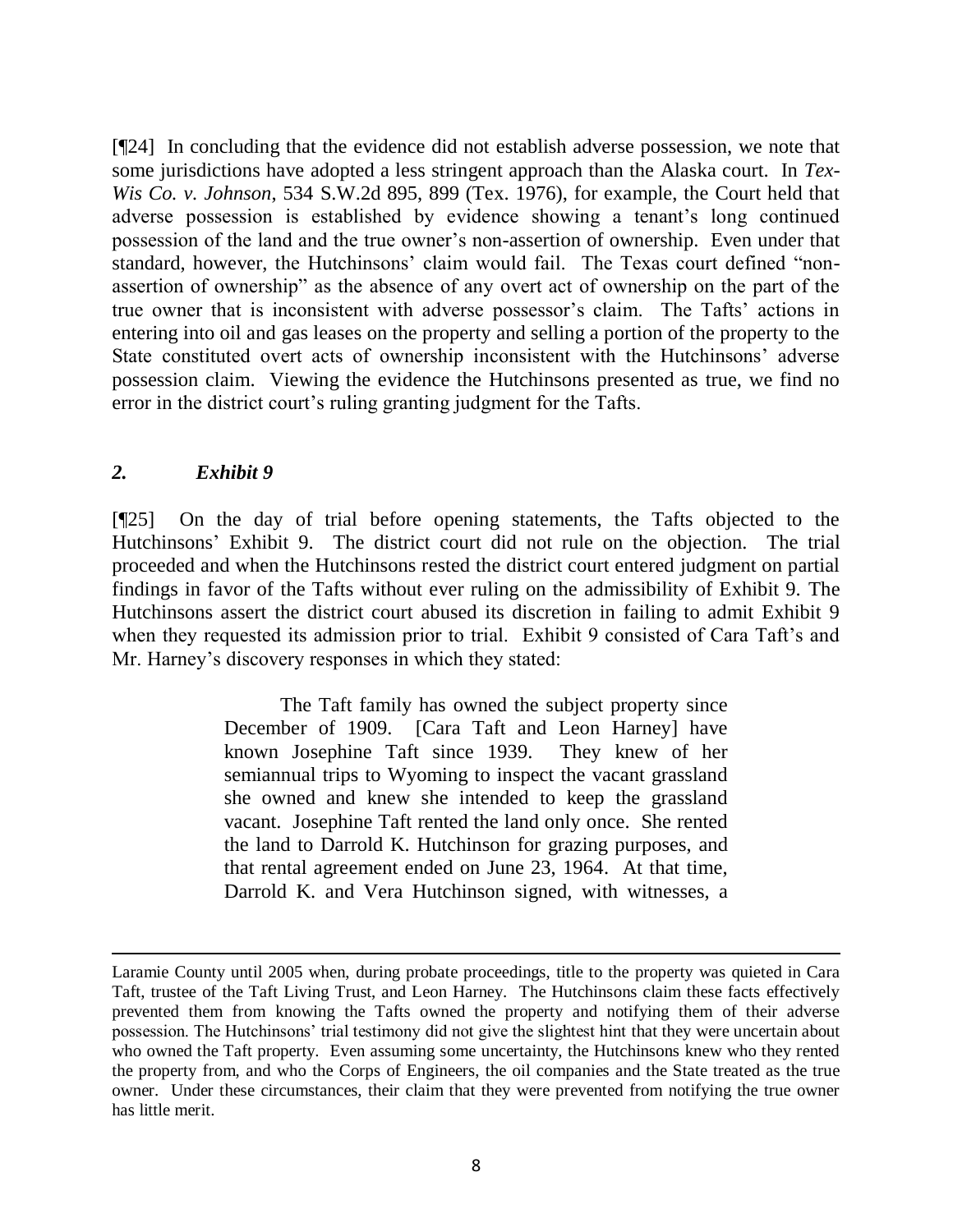disclaimer to further use as tenants.<sup>2</sup> Josephine Taft also signed the document as owner.

[¶26] The Hutchinsons assert Exhibit 9 was admissible under W.R.E. 801(d) and 804(b)(3), which provide in pertinent part as follows:

#### **Rule 801. Definitions.**

The following definitions apply under the article:

. . . .

(d) *Statements which are not hearsay*. – A statement is not hearsay if:

. . . .

(2) Admission by Party-Opponent.—The statement is offered against a party and is (A) his own statement, in either his individual or a representative capacity, or (B) a statement of which he has manifested his adoption or belief in its truth[.]

**Rule 804. Hearsay exceptions; declarant unavailable.**

. . . .

. . . .

 $\overline{a}$ 

(b)*Hearsay exceptions*.—The following are not excluded by the hearsay rule if the declarant is unavailable as a witness:

(3) Statement Against Interest.—A statement which was at the time of its making so far contrary to the declarant's pecuniary or proprietary interest, or so far tended to subject him to civil or criminal liability, or to render invalid a claim

 $2$  The only "Disclaimer" contained in the record is the one discussed in paragraph 17 above in which the Hutchinsons averred that they were "occupying the [Taft parcel] as the tenants of Josephine Taft" and "claim[ed] no right, title, lien or interest in and to" the property on which she granted an easement to the U.S. Army Corps of Engineers. Rather than disclaiming further use of the Taft parcel as tenants as suggested in the Exhibit 9 discovery response, the Hutchinsons acknowledged in the disclaimer that they were using the property as tenants. The disclaimer is signed by the Hutchinsons, not by Josephine Taft. Her signature does appear, however, on the agreement in which she and the Hutchinsons agreed to accept the \$15 payment in lieu of requiring the Corps of Engineers to restore any crop damage caused by the easement.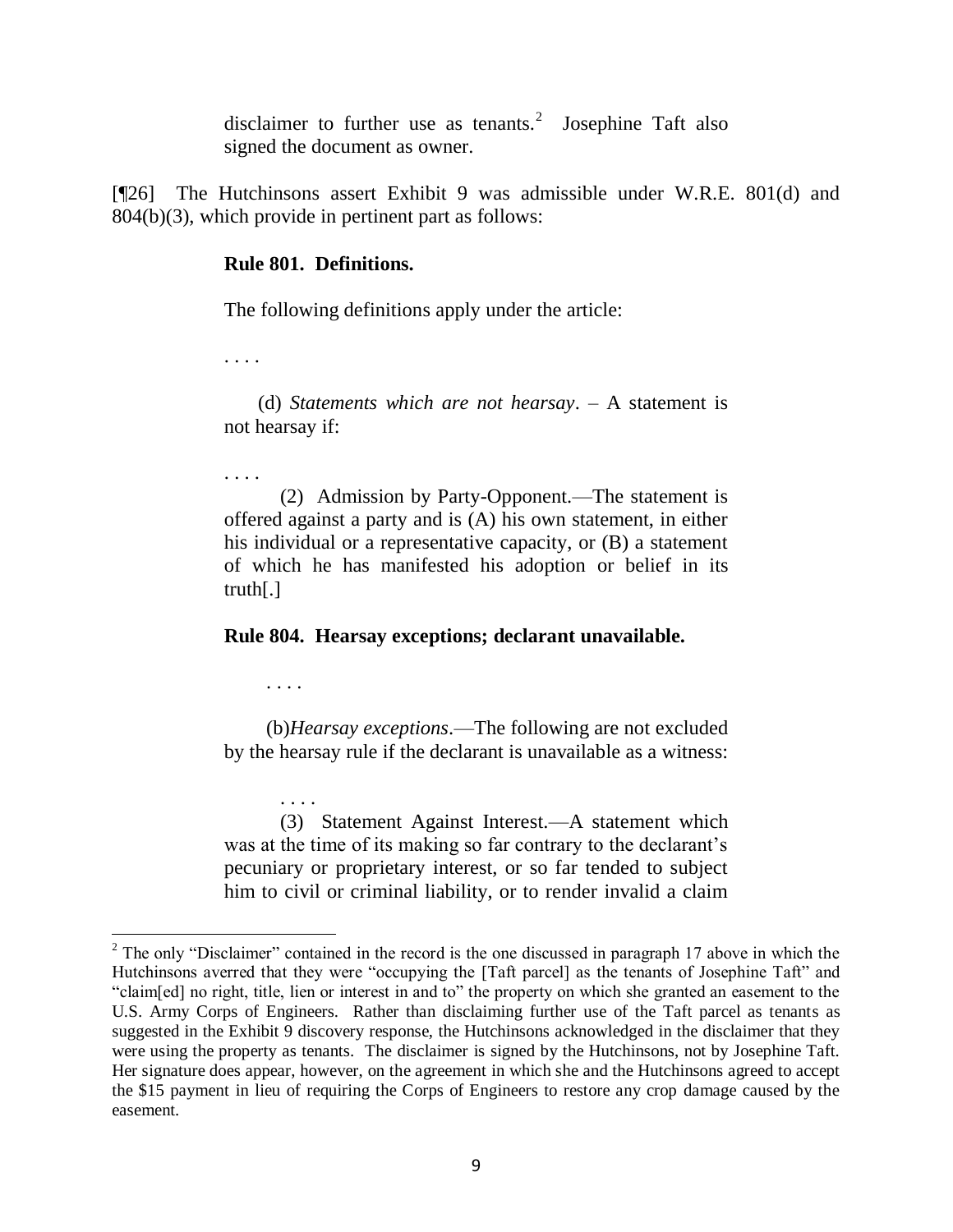by him against another, that a reasonable man in his position would not have made the statement unless he believed it to be true.

The Hutchinsons contend Exhibit 9 was admissible under Rule 801 as an admission by Cara Taft that as of June 23, 1964, the permissive use ended. They further contend it was admissible under Rule 804 as a statement against interest by Leon Harvey who died prior to trial and was, therefore, unavailable as a witness. $3$ 

[¶27] We review claims of error concerning the admission or exclusion of evidence for abuse of discretion. *City of Gillette v. Hladky Constr., Inc*., 2008 WY 134, ¶ 84, 196 P.3d 184, 207 (Wyo. 2008). We will not disturb such rulings absent a clear abuse of discretion. *Id*. In determining whether there has been an abuse of discretion, the ultimate issue is whether or not the district court could reasonably conclude as it did. *Id*.

[¶28] Here, there is no "ruling" to consider. The district court, in fact, did not rule on the Tafts' motion to exclude Exhibit 9. Rather, upon hearing the motion the morning of trial, the district court deferred ruling and moved ahead with opening statements. The issue was not addressed again because the Hutchinsons rested their case without offering the exhibit. While it is apparent from the record that the Hutchinsons intended to offer, or at least to rely upon, Exhibit 9 during the Tafts' presentation of their case, the opportunity never arose because the district court granted judgment for the Tafts at the close of the Hutchinsons' case. We find nothing unreasonable in the district court's decision to defer ruling on the motion to exclude Exhibit 9. Accordingly, we find no abuse of discretion.

## *3. Denial of Motions to Amend Findings and For New Trial*

[¶29] The Hutchinsons' final contention is that the district court erred in denying their motion to amend the findings or grant a new trial. They assert they were entitled to either a new trial or amended findings because an irregularity in the proceedings occurred, denying them a fair trial, when the district court entered judgment for the Tafts halfway through the trial and they did not have the opportunity to examine Cara Taft and offer Exhibit 9 into evidence.

[¶30] W.R.C.P. 59, governing new trials and amendment of judgments, provides in relevant part:

> (a) *Grounds*. – A new trial may be granted to all or any of the parties, and on all or part of the issues. On a motion for a

 $\overline{a}$  $3$  As reflected in the case caption, after Mr. Harvey's death, the co-executrices of his estate were substituted as parties.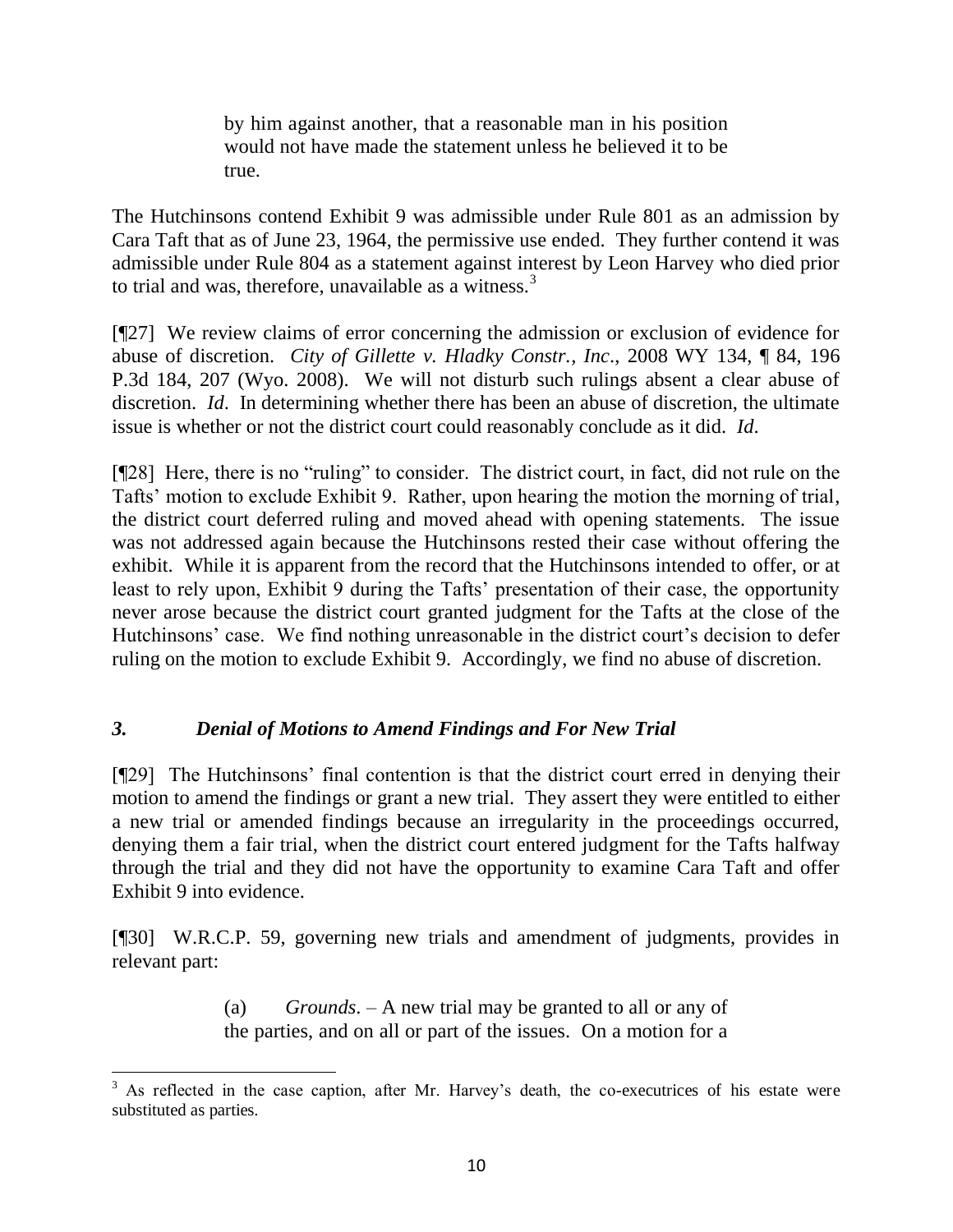new trial in an action tried without a jury, the court may open the judgment, if one has been entered, take additional testimony, amend findings of fact and conclusions of law or make new findings and conclusions, and direct the entry of a new judgment. Subject to the provisions of Rule 61, a new trial may be granted for any of the following causes:

(1) Irregularity in the proceedings of the court . . . or prevailing party, or any order of the court . . ., or abuse of discretion, by which the party was prevented from having a fair trial; $4$ 

We review a district court's ruling on motion for new trial or to amend its findings for abuse of discretion. *Befumo v. Johnson*, 2005 WY 114, ¶ 18, 119 P.3d 936, 943 (Wyo. 2005).

[¶31] The Hutchinsons argue the irregularity in the proceedings that prevented them from having a fair trial occurred when the Tafts moved for, and the district court granted, judgment in their favor after the Hutchinsons had reserved the right to call Cara Taft. The Hutchinsons suggest it was improper for the Tafts' counsel to represent that he intended to call Cara Taft, allow them to rest and then move for judgment on partial findings. They further suggest that it was unfair under the circumstances for the district court to grant the motion without allowing them to present the witness they had reserved the right to call.

[¶32] In denying the Hutchinsons' post-trial motions, the district court found that the Hutchinsons had not presented sufficient evidence to show that what began as permissive use became hostile use. Implicit in the district court's finding is the conclusion that neither the admission of Exhibit 9 nor Cara Taft's anticipated testimony would have changed that result. That evidence would not have satisfied the Hutchinsons' obligation to show a clear, positive, and continuous disavowal of the Tafts' title to the property. Given the evidence presented, we cannot conclude the district court's determination was unreasonable. To reiterate, the Hutchinsons' use of the Taft parcel remained essentially

#### **Rule 61. Harmless error.**

No error in either the admission or the exclusion of evidence and no error or defect in any ruling or order or in anything done or omitted by the court or by any of the parties is ground for granting a new trial or for setting aside a verdict or for vacating, modifying or otherwise disturbing a judgment or order, unless refusal to take such action appears to the court inconsistent with substantial justice. The court at every stage of the proceeding must disregard any error or defect in the proceeding which does not affect the substantial rights of the parties.

 $\overline{a}$  $4$  W.R.C.P. 61, referenced in Rule 59, provides as follows: